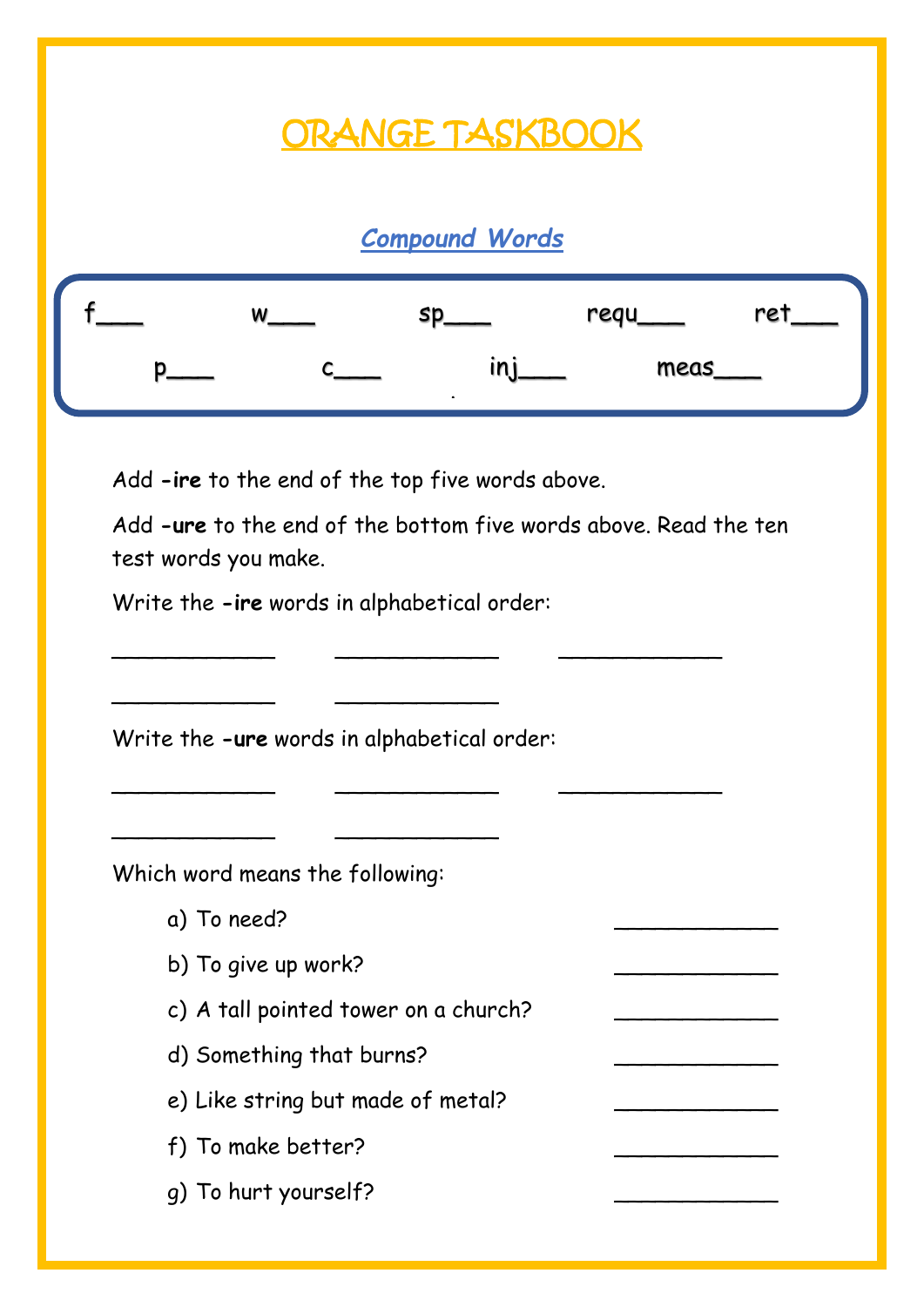| h) Happiness?                          |  |
|----------------------------------------|--|
| i) Noting bad in it?                   |  |
| (i) To work out the size of something? |  |

Create a sentence using each of your test words. Highlight/underline the test word in each sentence.

| b) wire- $\overline{\phantom{a}}$ |
|-----------------------------------|
| c) spire- $\qquad \qquad$         |
| d) require-                       |
|                                   |
| $f)$ pure-                        |
|                                   |
| h) injure-                        |
| measure-______________            |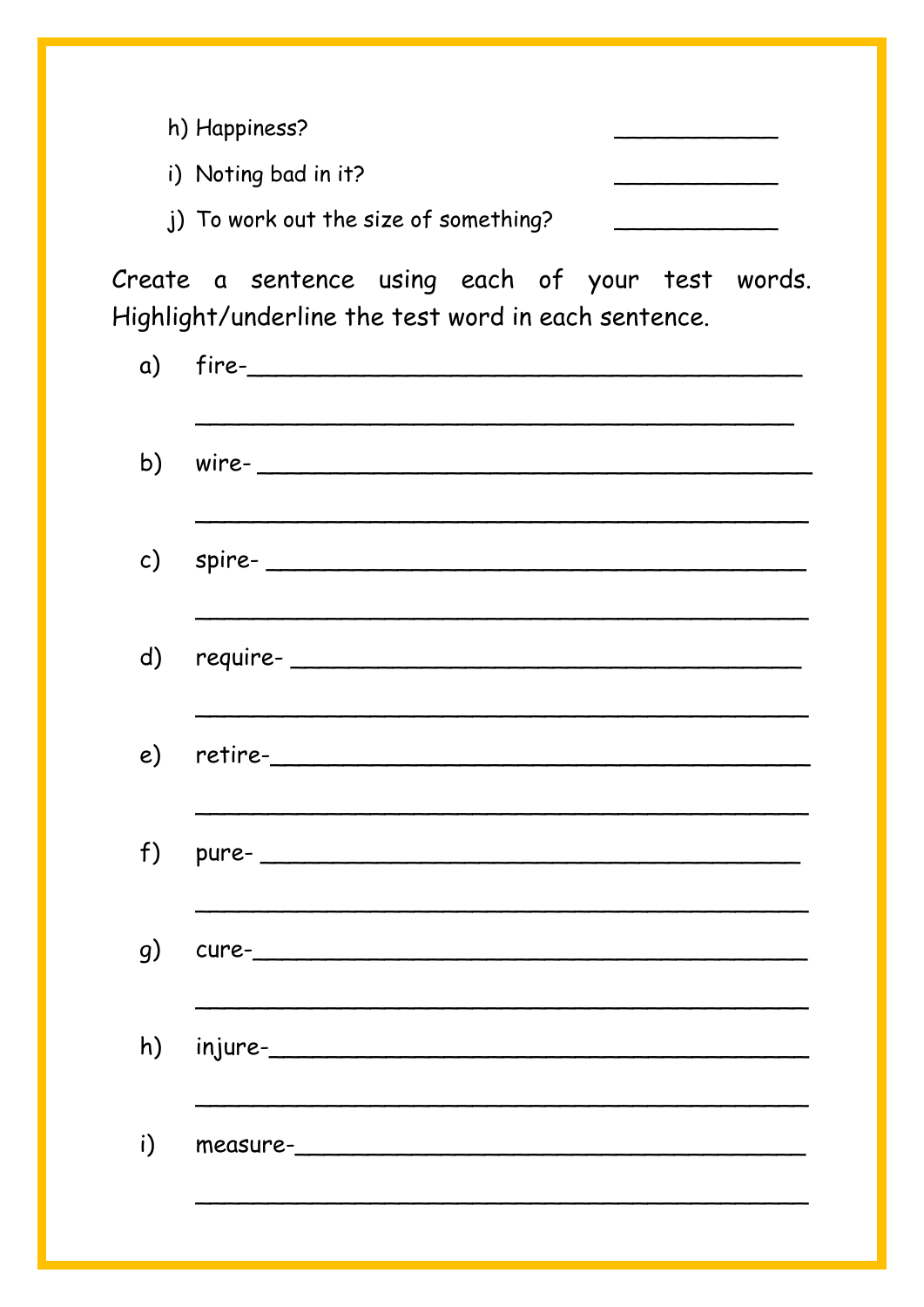j) pleasure-\_\_\_\_\_\_\_\_\_\_\_\_\_\_\_\_\_\_\_\_\_\_\_\_\_\_\_\_\_\_\_\_\_\_\_

The above list is going to be your 10 words you are going to need to learn at home. At the end of the week please complete a spelling test with your adult and send the results to your teacher.

\_\_\_\_\_\_\_\_\_\_\_\_\_\_\_\_\_\_\_\_\_\_\_\_\_\_\_\_\_\_\_\_\_\_\_\_\_\_\_\_\_\_

| 1.  |  |  |
|-----|--|--|
| 2.  |  |  |
| 3.  |  |  |
| 4.  |  |  |
| 5.  |  |  |
| 6.  |  |  |
| 7.  |  |  |
| 8.  |  |  |
| 9.  |  |  |
| 10. |  |  |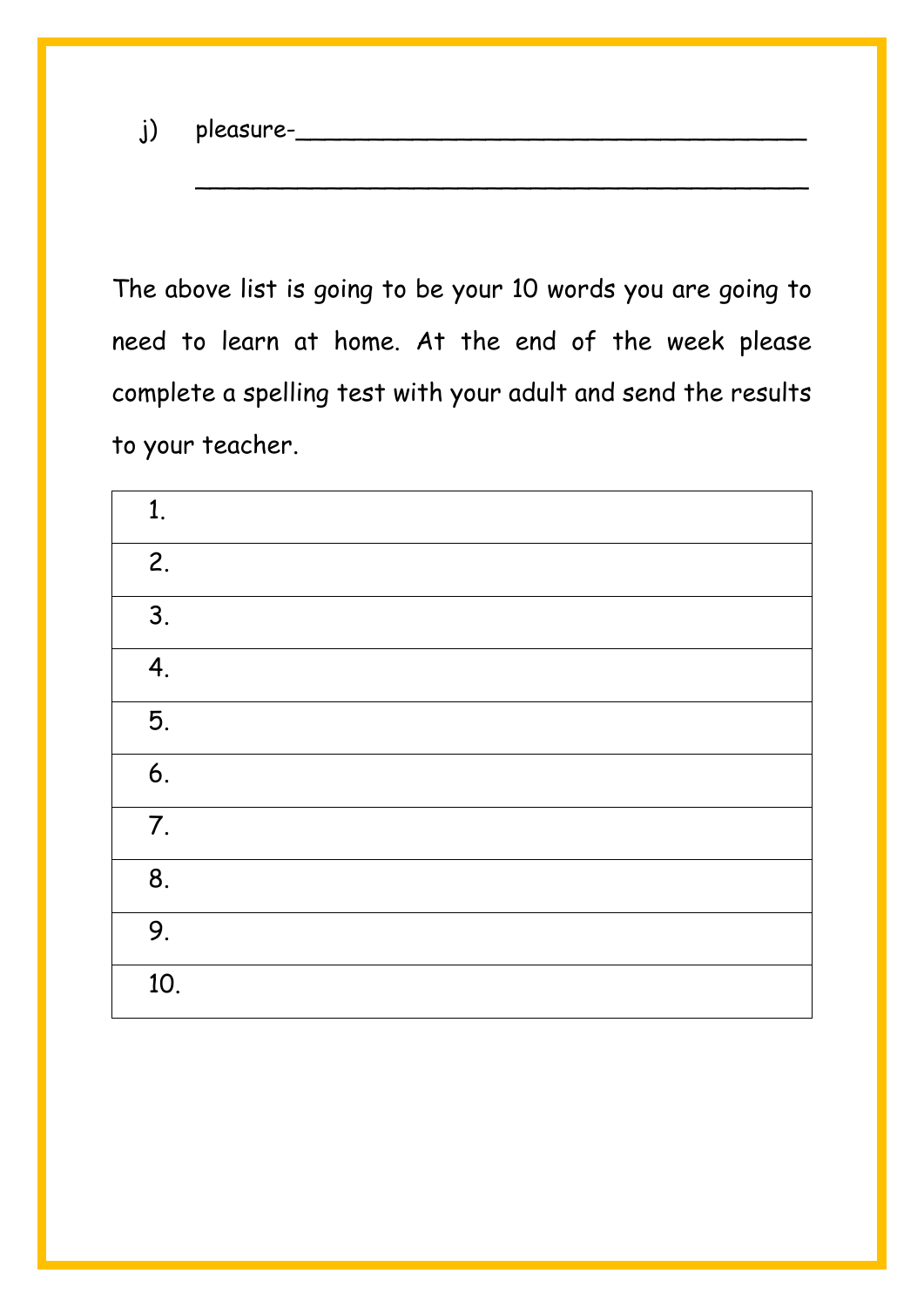### **Boring Setting Sentences**

Improve these sentences by adding interesting adjectives.

\_\_\_\_\_\_\_\_\_\_\_\_\_\_\_\_\_\_\_\_\_\_\_\_\_\_\_\_\_\_\_\_\_\_\_\_\_\_\_\_\_\_\_\_

\_\_\_\_\_\_\_\_\_\_\_\_\_\_\_\_\_\_\_\_\_\_\_\_\_\_\_\_\_\_\_\_\_\_\_\_\_\_\_\_\_\_\_\_

\_\_\_\_\_\_\_\_\_\_\_\_\_\_\_\_\_\_\_\_\_\_\_\_\_\_\_\_\_\_\_\_\_\_\_\_\_\_\_\_\_\_\_\_

\_\_\_\_\_\_\_\_\_\_\_\_\_\_\_\_\_\_\_\_\_\_\_\_\_\_\_\_\_\_\_\_\_\_\_\_\_\_\_\_\_\_\_\_

\_\_\_\_\_\_\_\_\_\_\_\_\_\_\_\_\_\_\_\_\_\_\_\_\_\_\_\_\_\_\_\_\_\_\_\_\_\_\_\_\_\_\_\_

\_\_\_\_\_\_\_\_\_\_\_\_\_\_\_\_\_\_\_\_\_\_\_\_\_\_\_\_\_\_\_\_\_\_\_\_\_\_\_\_\_\_\_\_

\_\_\_\_\_\_\_\_\_\_\_\_\_\_\_\_\_\_\_\_\_\_\_\_\_\_\_\_\_\_\_\_\_\_\_\_\_\_\_\_\_\_\_\_

\_\_\_\_\_\_\_\_\_\_\_\_\_\_\_\_\_\_\_\_\_\_\_\_\_\_\_\_\_\_\_\_\_\_\_\_\_\_\_\_\_\_\_\_

The bedroom had a bed, two chairs and a table.

She entered the forest.

He walked down the street.

The cave was dark.

They climbed into the tree.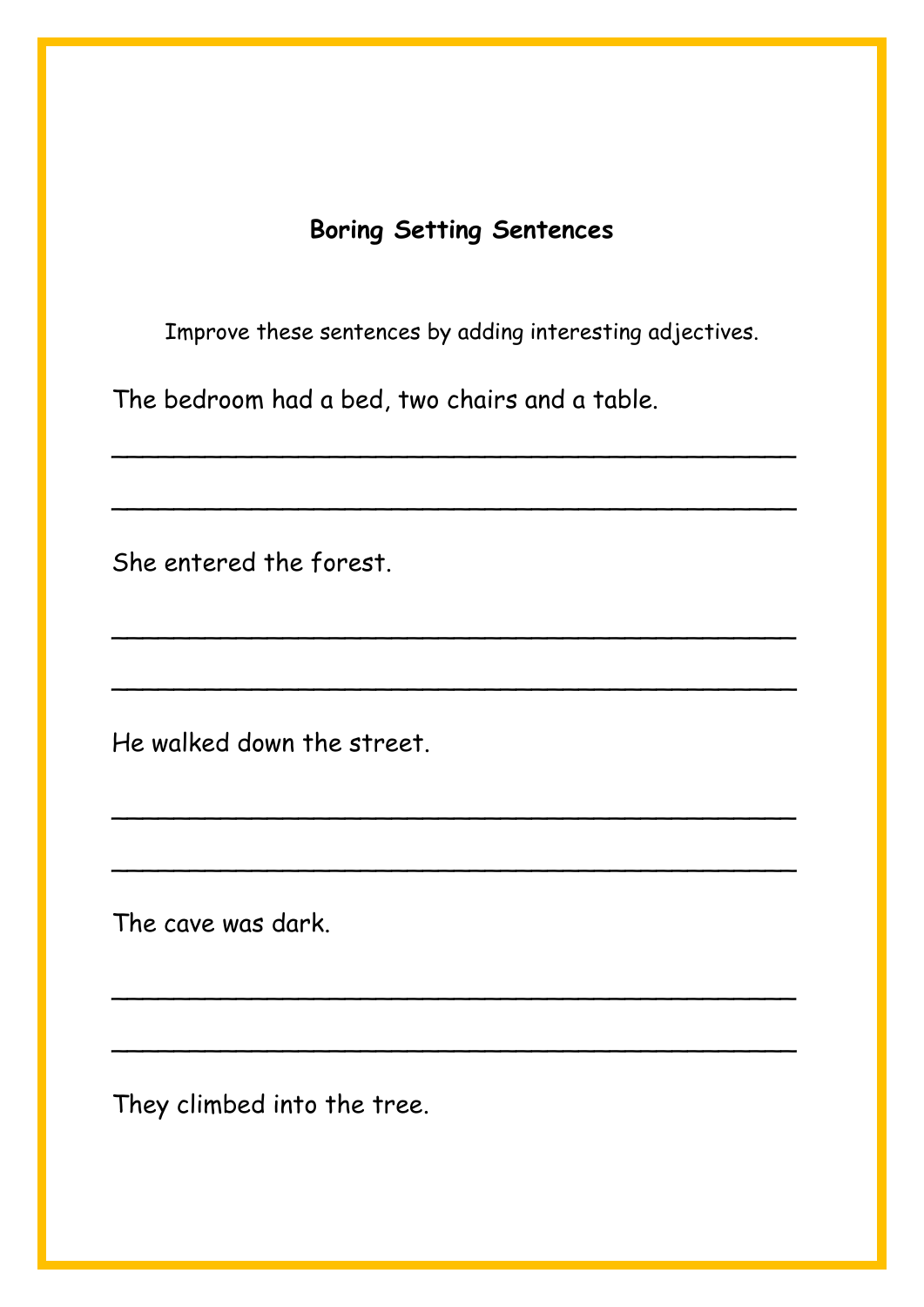The mouse ran around in circles and then fell.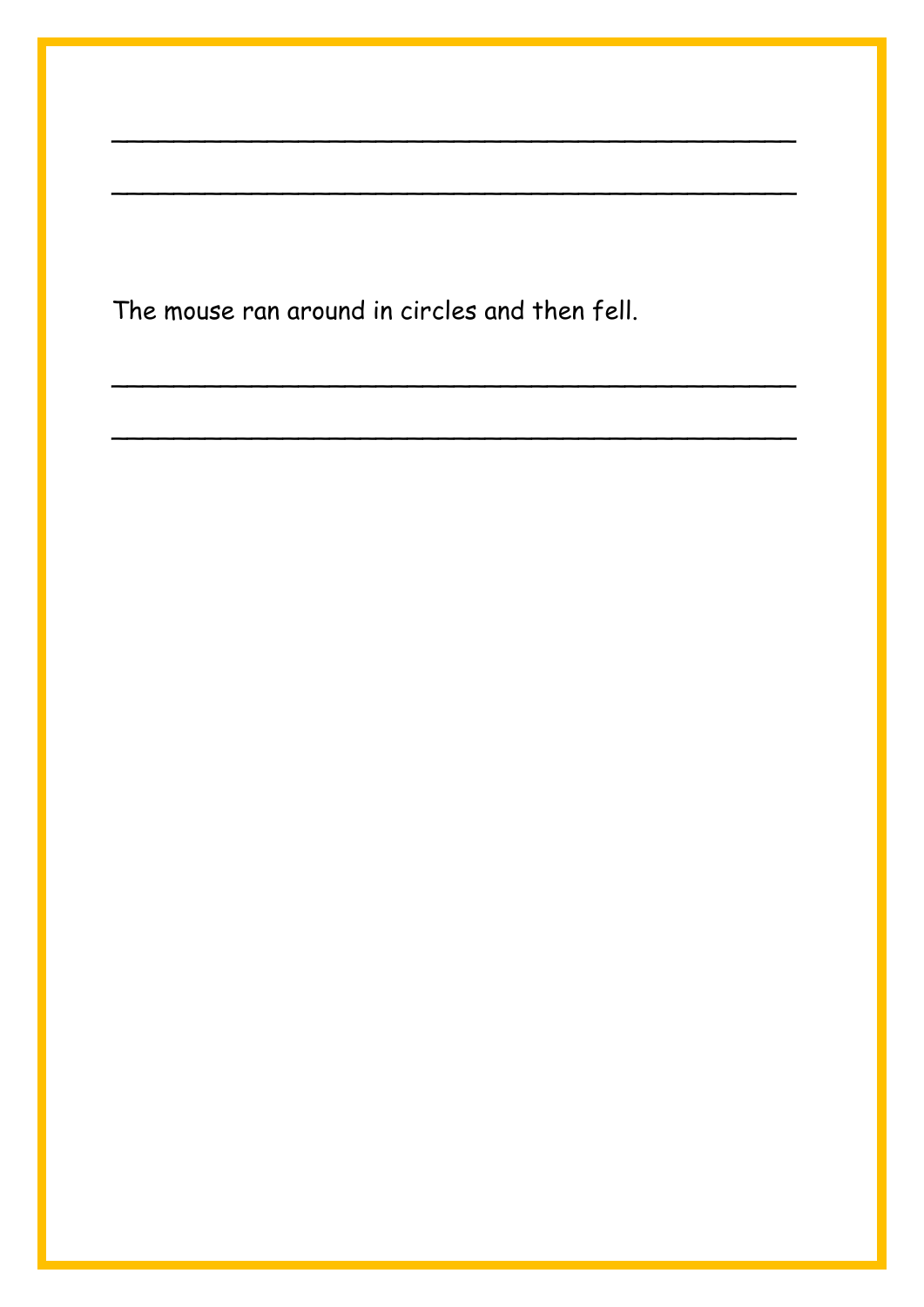# **The Moon**

Do you ever look up in the sky at night and see the Moon shining down and lighting up the night-time town? Do you sometimes wonder what it would be like to visit the Moon or wonder why it shines so bright? Well here's some information that might interest you...

#### **Moon and Sun:**

The Moon shines very brightly, but is only reflecting the light of the Sun it can't make its own light. When the Sun comes back up for our day time we think that the Moon goes away but it doesn't, it's just harder to see because it is so bright. Sometimes, if you look carefully, you can see the Moon in the sky during the day time.



#### Orbit:

The Moon is the Earth's only satellite (that means something that orbits a larger object). It takes the Moon about 28 days to orbit the Earth once, we call this a lunar month. During this time we only ever see the same side of the Moon as it rotates slowly whilst it moves around us.

During its orbit the Moon is sometimes covered by a shadow of the Earth, this is what gives us the phases of the moon, when it is waxing (growing bigger) and waning (getting smaller) with shapes including crescent and gibbous.

#### Moonwalking:

Only 12 people have ever walked on the Moon! The first person to do this was Neil Armstrong on 20th July 1969. There were two other men on the mission: Buzz Aldrin and Michael Collins and they all travelled on the Apollo 11 shuttle.

You may have seen a film of people walking on the Moon and it isn't guite the same as walking on the Earth...walking on the Moon looks bouncy because the Moon's gravity is not as strong as the Earth's, so people take longer to fall back down when they are up in the air.